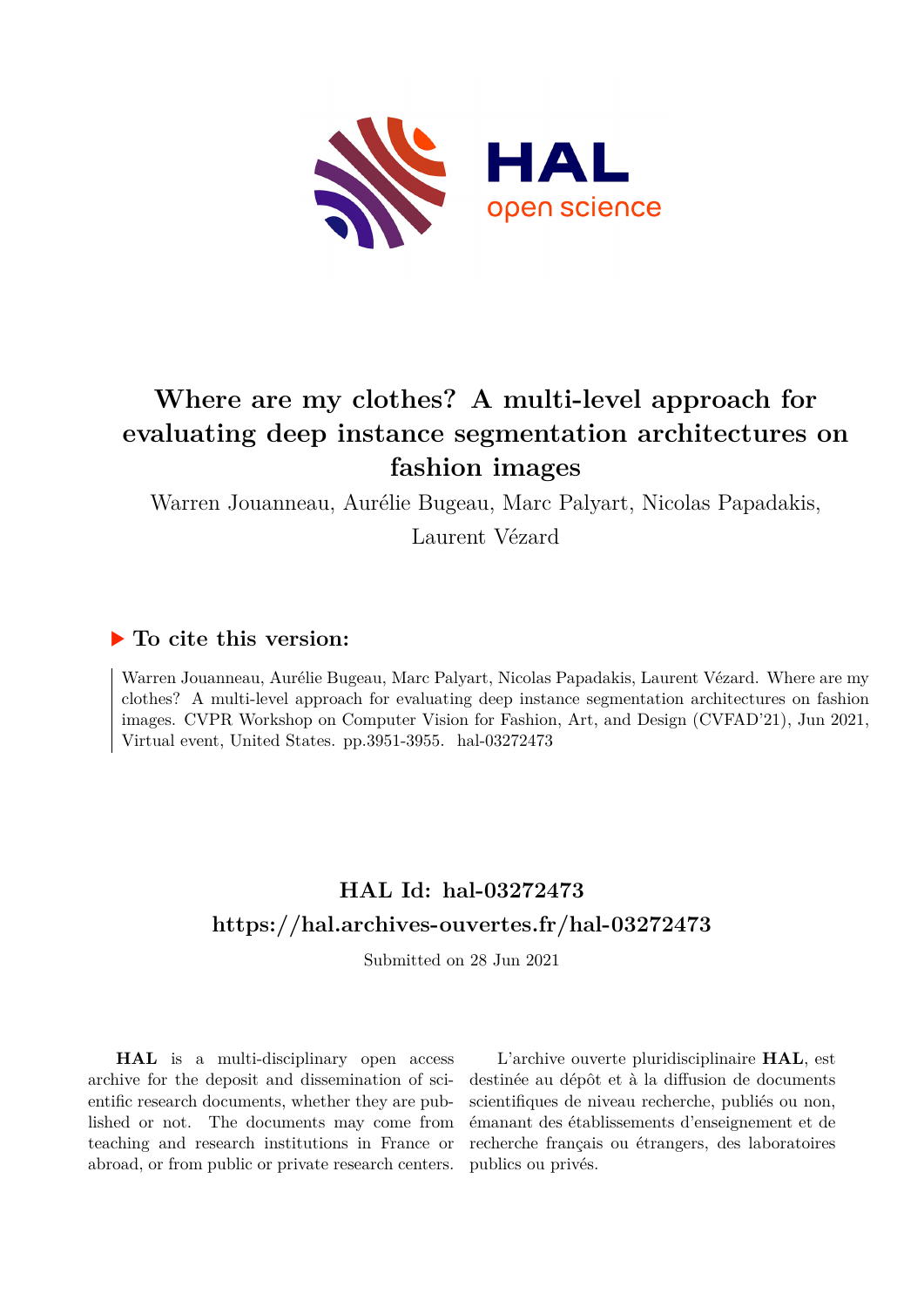# Where are my clothes? A multi-level approach for evaluating deep instance segmentation architectures on fashion images

Warren Jouanneau<sup>1,2</sup>, Aurélie Bugeau<sup>1</sup>, Marc Palyart<sup>2</sup>, Nicolas Papadakis<sup>3</sup>, Laurent Vézard<sup>2</sup> <sup>1</sup>Univ. Bordeaux, Bordeaux INP, CNRS, LaBRI, UMR 5800, F-33400 Talence, France <sup>2</sup>Lectra, F-33610 Cestas, France

<sup>3</sup>Univ. Bordeaux, Bordeaux INP, CNRS, IMB, UMR 5251,F-33400 Talence, France

warren.jouanneau@u-bordeaux.fr

# Abstract

*In this paper we present an extensive evaluation of instance segmentation in the context of images containing clothes. We propose a multi level evaluation that completes the classical overlapping criteria given by IoU. In particular, we quantify both the contour and color content accuracy of the the predicted segmentation masks. We demonstrate that the proposed evaluation framework is relevant to obtain meaningful insights on models performance through experiments conducted on five state of the art instance segmentation methods.*

#### 1. Introduction

Clothes segmentation is the cornerstone of many image processing tasks in the fashion industry. Although segmentation is already useful by itself to isolate a garment from an outfit for display purposes, it is predominantly used as a preprocessing step for numerous applications: virtual try on for obtaining a source apparel [14], visual semantic embedding to obtain the products from an outfit  $[1]$ , color applications such as color harmony [9].

In addition to these applications where segmentation is already well grounded, other use cases that solely rely on detection as a pre-processing step could be improved with segmentation. For example, clothes retrieval is traditionally performed with detection [12] but segmentation has proven a viable alternative [2].

Over the years, a wide range of deep segmentation models have been proposed  $[10, 11, 4, 5, 3]$ . Selecting the best one for a specific use case can end up being a daunting task. The current de facto standard approach for evaluating a segmentation architecture is the mean average precision  $(mAP)$  which is based on the intersection over the union  $(IoU)$  also known as the Jaccard index. Its main strength lies in its ability to sum up the performance with a unique metric. However this approach suffers from two major limitations. It does not capture well the quality of the contour and does not take into account the content associated with the identified masks.

These drawbacks raise the need for a broader evaluation method including different aspects that are crucial in the fashion context. An evaluation protocol giving insights on the quality of predicted masks would be of great interest to benchmark methods, finding applications in machine learning model training, model selection and model drift analysis in production. Therefore, for evaluating segmentation architectures, we propose in this paper a multi-level approach that relies on three levels: global, contour and content.

The remainder of the paper is organized as follow. In Section 2 we present in details the limitations of the mainstream approach for evaluating the performance of segmentation architectures. We offer an alternative by introducing in Section 3 our multi-level evaluation approach. Finally in Section 4 we use the proposed approach to compare and evaluate the performance of existing state-of-the-art deep segmentation architectures on fashion images.

#### 2. mAP for instance segmentation evaluation

The dominant approach for evaluating instance segmentation methods is the  $mAP$ . The  $mAP$  is the mean of the average precision  $AP_c$  computed per class (c) over all the possible classes  $(C)$ :

$$
mAP_{\alpha} = \sum_{c \in C} \frac{AP_{c,\alpha}}{|C|},\tag{1}
$$

where  $\alpha$  is a threshold used to discriminate true and false predictions needed to compute the precision-recall curve. We recall that the average precision  $(AP)$  is the area under the precision-recall curve.

In order to compute  $AP_{\alpha}$  an underlying metric is used. For object detection or instance segmentation, the metric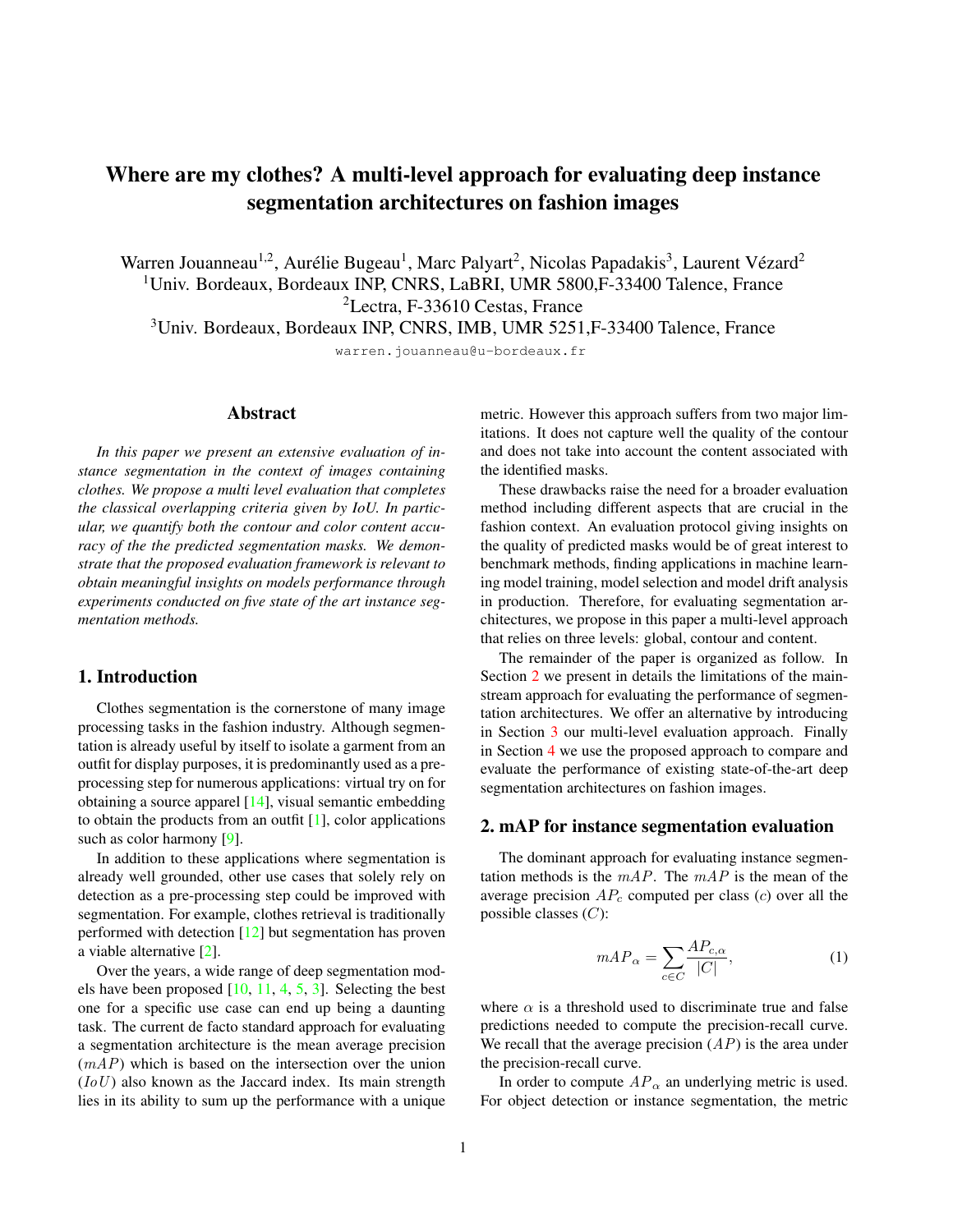

Figure 1: Hand generated T-shirt masks  $(G_i)$  that all have a  $IoU$  score of approximately 0.61 with ground truth  $(GT)$ . Each  $G_i$  contains the computed  $IoU$ ,  $BJ$ ,  $sEMD$  with the ground truth.

used to fill this role is the intersection over the union  $(IoU)$ between a predicted mask  $Y$  and a ground truth mask  $Y$ 

$$
IoU(Y, \hat{Y}) = \frac{|Y \cap \hat{Y}|}{|Y \cup \hat{Y}|}.
$$
 (2)

Then, if the  $IoU$  is greater than  $\alpha$ , the predicted instance is considered a true detection and a false one otherwise.

While the exclusive use of  $IoU$  in a coarse localization problem such as detection is clear, several limitations arise from its use on the finer localization obtained by instance segmentation. For example, in Fig. 1, all the masks  $G_i$ have the same  $IoU$  with the ground truth even if they are relatively different (shifted mask, over-infra segmentation, coarse mask). They would be equally viable as a true prediction in  $mAP<sub>0.5</sub>$  for example. Though, we clearly see that IoU fails to assess both contour detection errors (e.g. coarse mask in  $G_4$ ) and content errors (e.g. mask  $G_3$  obtained by enlarging GT).

The main limit of the  $mAP$  based on  $IoU$  in instance segmentation problems is that it only relies on pixel inclusion in a mask. This is a known issue and authors such as Csurka *et al*. [6] recommend the use of multiple metrics to capture different aspects of semantic segmentation. In [6], IoU and a contour discrepancy metric are for instance considered. This paper builds upon previous works and introduces in the next section an evaluation protocol for instance segmentation in the fashion context.

### 3. Multi level evaluation

In order to deeply analyze the impact of an inaccurate predicted mask, we propose in this section a multi level evaluation in the context of clothes instance segmentation in the fashion industry. The proposed multi level evaluation exploits all the information available at the pixel level: mask membership (global), location (contour) and color (content). In the following subsections, we introduce different metrics and select one candidate metric for each level of evaluation. Their application to segmentation instances is illustrated in Fig. 1.

# 3.1. Global level

Segmentation is a pixel classification task that predicts a class label for each pixel. Hence, standard evaluation protocols focus on the evaluation of the accuracy of the mask region estimated during the classification. Clustering evaluation (*e.g*. rand index) or information theoretic based metrics (*e.g*. mutual information) can be used to evaluate pixel classification. In this work, we consider overlap coefficients, which are popular metrics for segmentation. Overlap coefficients include the Dice index and the IoU.

We propose to rely on  $IoU$ , defined in  $(2)$ , as an efficient reading of global mask quality. Well established in the literature, it benefits an ease of use for comparison purposes. Moreover, the  $IoU$  is independent from pixels content and localization and evaluates the segmentation in itself.

#### 3.2. Contour level

Segmentation can be formulated as a contour detection task, where the boundary of a mask is a closed contour to be detected. Evaluation of segmentation can thus be done with contour discrepancy metrics, in order to have an information on the accuracy of the boundary of segmented objects. The Hausdorff distance (HD) and the boundary f1 measure (BF) [13, 6] are examples of such metrics. These approaches are nevertheless either too expensive to compute (HD) or difficult to analyze (lack of expressiveness for BF).

Hence we propose to use the boundary Jaccard [7], which improves boundary f1-measure [13, 6]. Boundary Jaccard (BJ) compares the contours  $\partial Y$  of the predicted mask Y with the ground truth ones  $\partial Y$ . To express BJ, we define  $d$  as the distance from a pixel  $x$  to a mask  $B$ :  $d(x, B) = \inf_{y \in B} ||x - y||$  and the metric D between a contour  $\partial A$  and a mask B, for an accuracy threshold  $\theta > 0$ 

$$
D(\partial A, B) = \sum_{x \in \partial A, d(x, B) < \theta} \left( 1 - \left( d(x, B) / \theta \right)^2 \right), \quad (3)
$$

We finally obtain the Boundary Jaccard as

$$
BJ(Y, \hat{Y}) = \frac{D(\partial \hat{Y}, Y) + D(\partial Y, \hat{Y})}{|Y| + |\hat{Y}|}.
$$
 (4)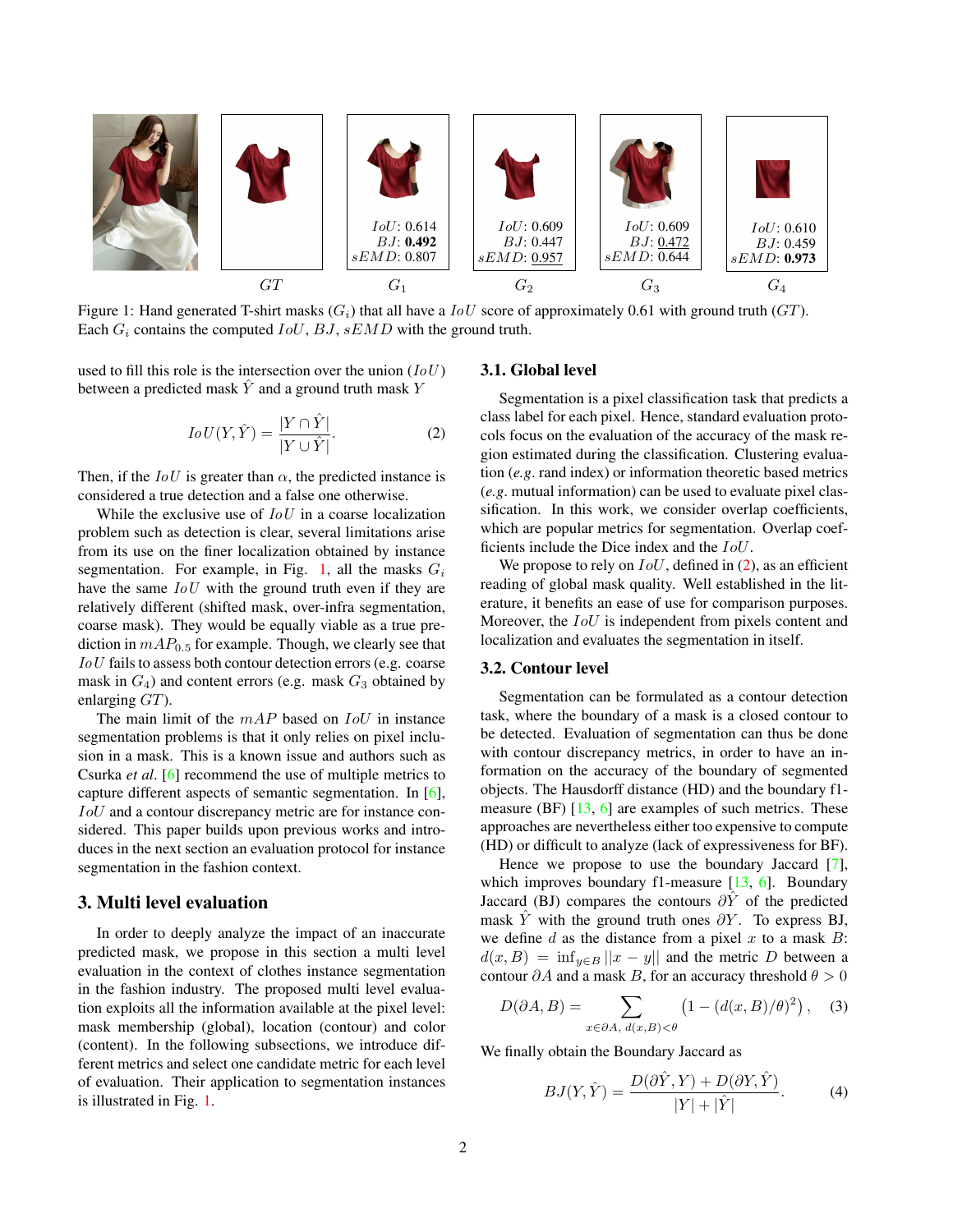Notice that all contour pixels that are at a distance greater than  $\theta$  to the mask have a zero contribution to the  $BJ$  index. For the threshold  $\theta$ , the authors of [7] proposed a value of 0.75% of the image diagonal. In our experiment we set  $\theta$  to a fixed value of 5, according to the images size.

For fashion related tasks it is crucial that the masks preserve clothes shape and localization. BJ gives insight on the model ability to match ground truth contours (see Fig. 1).

### 3.3. Content level

In order to evaluate the quality of the segmented content, we now propose to analyze the color distribution within the segmented masks. In practice, we consider the color distribution of the pixels in a mask as a discrete 3D histogram of *n* bins defined in the L\*a\*b\* CIE76 color space [21]. The evaluation then consists of a comparison between color histograms of ground truth and estimated masks. Discrete histogram comparison tools can be divided into four main categories [18]: heuristic histogram distance, statistical test, information theoretic divergence and ground distances.

We here propose to rely on the Earth Mover's Distance (EMD) [22]. This ground distance has indeed proven to be a robust metric for image retrieval  $[16]$ , color transfer  $[17]$ or image segmentation [15]. Contrary to classical bin-tobin measures such as Kullback-Leibler divergence, EMD is naturally designed to take into account empty bins. On the other hand, there exists no explicit formula to compute EMD between histograms defined on spaces of dimension greater than one. As we deal with  $3D$  histograms, we need to solve a linear optimization problem to compute EMD.

We denote as  $h_{\hat{Y}}$  and  $h_{Y}$  the color histograms of the pixels respectively contained in estimated and ground truth masks  $\overline{Y}$  and  $\overline{Y}$ . EMD is obtained from a flow  $f$  that gives the minimal cost for transporting  $h_{\hat{V}}$  to  $h_{Y}$ , given a  $n \times n$ matrix which components  $c_{i,j}$  represents a cost between bins i and j. The optimal value  $f_{ij}$ , that indicates the portion of mass in the histogram bin  $h_{\hat{Y}}(i)$  transported to the histogram bin  $h_Y(j)$ , is estimated by solving

$$
EMD(h_Y, h_{\hat{Y}}) = \inf_{f} \sum_{i}^{n} \sum_{j}^{n} f_{i,j} c_{i,j}
$$
 (5)

subject to the constraints: (i)  $\sum_{i}^{n} f_{i,j} = h_{\hat{Y}}(j), j : 1 \cdots n$ , (ii)  $\sum_{j=1}^{n} f_{i,j} = h_Y(i)$ ,  $j: 1 \cdots n$  and (iii)  $f_{i,j} \geq 0$ ,  $i, j = 1 \cdots n$ . We use as cost matrix  $c_{i,j} = ||\overline{b_i} - \overline{b_j}||$ , with  $\{b_i\}_{i=1}^n$  the centers of histogram bins, and we solve (5) with a linear solver. In order to define a similarity from EMD, we propose the following nonlinear transform:

$$
sEMD(h_Y, h_{\hat{Y}}) = e^{(-\beta.EMD(h_Y, h_{\hat{Y}}))}.
$$
 (6)

Numerical experiments suggest that taking  $\beta = 5$  and 16bins histograms is a relevant choice for discriminating acceptable color histograms  $h_{\hat{Y}}$  from those that are visually too different from  $h_Y$ .

With this content evaluation, we are able to estimate the color accuracy of the estimated masks. For certain fashion applications, extracting clothes fabrics can be as important as the clothes themselves. Being able to quantify errors based on over-segmentation (*e.g*. including background, other garment, *etc*.) and under-segmentation (*e.g*. missing clothing parts made up with different fabrics) is extremely valuable (see *e.g*. sEMD in Figure 1).

#### 3.4. Corpus evaluation

The three previous levels of evaluation concern individual masks. In order to realize an analysis of the results on a whole corpus, the information has to be aggregated.

First, we evaluate the distribution of values for each metric by selecting their means  $m_{IoU}$ ,  $m_{BJ}$ ,  $m_{sEMD}$ . Second, we propose to use the mean average precision  $(mAP)$  presented in Section 2 where  $IoU$ ,  $BJ$ ,  $sEMD$  will be employed as the underlying true positive discrimination metrics with an associated  $\alpha$  threshold. Each are named respectively:  $mAP_{IoU\alpha}$ ,  $mAP_{BJ\alpha}$ ,  $mAP_{sEMD\alpha}$ .

# 4. Experiment

The dataset Deepfashion2 [8] was assembled to answer multiple fashion related tasks: detection, landmark detection, pose estimation, segmentation, product retrieval. Deepfashion2 is currently the largest dataset containing mask annotations. The dataset was originally presented with the results of Mask R-CNN [10] method and a segmentation evaluation in terms of  $mAP_{IoU}$ .

For our experiments we consider the same data splitting as in [8] for training and evaluation (*i.e*. 52,490 instances in 32,153 images isolated for evaluation). The machine used to conduct the experiments was equipped with a Tesla P100 GPU. As the evaluated methods require nonnegligible computation time for training, the final evaluation is realized after 5 epochs.

#### 4.1. Evaluated methods

There exist two main categories of detection methods using CNN. The first one, popularized by Faster R-CNN [20], have two steps: a region proposal step and a region classification-refining step. The second category contains single shot approaches (*e.g*. YOLO [19]). Fixed grids are considered to reduce the complexity of the region proposal step, but theoretically at the expanse of prediction quality.

When it was proposed, the two steps method Mask R-CNN [10] achieved state-of-the-art results, by adding a segmentation step to the bounding box predicted by Faster R-CNN architecture. Many improvements have then been introduced concerning different aspects of the pipeline. MS R-CNN [11] focuses on improving the mask score and training loss. In particular it adds a prediction by regression of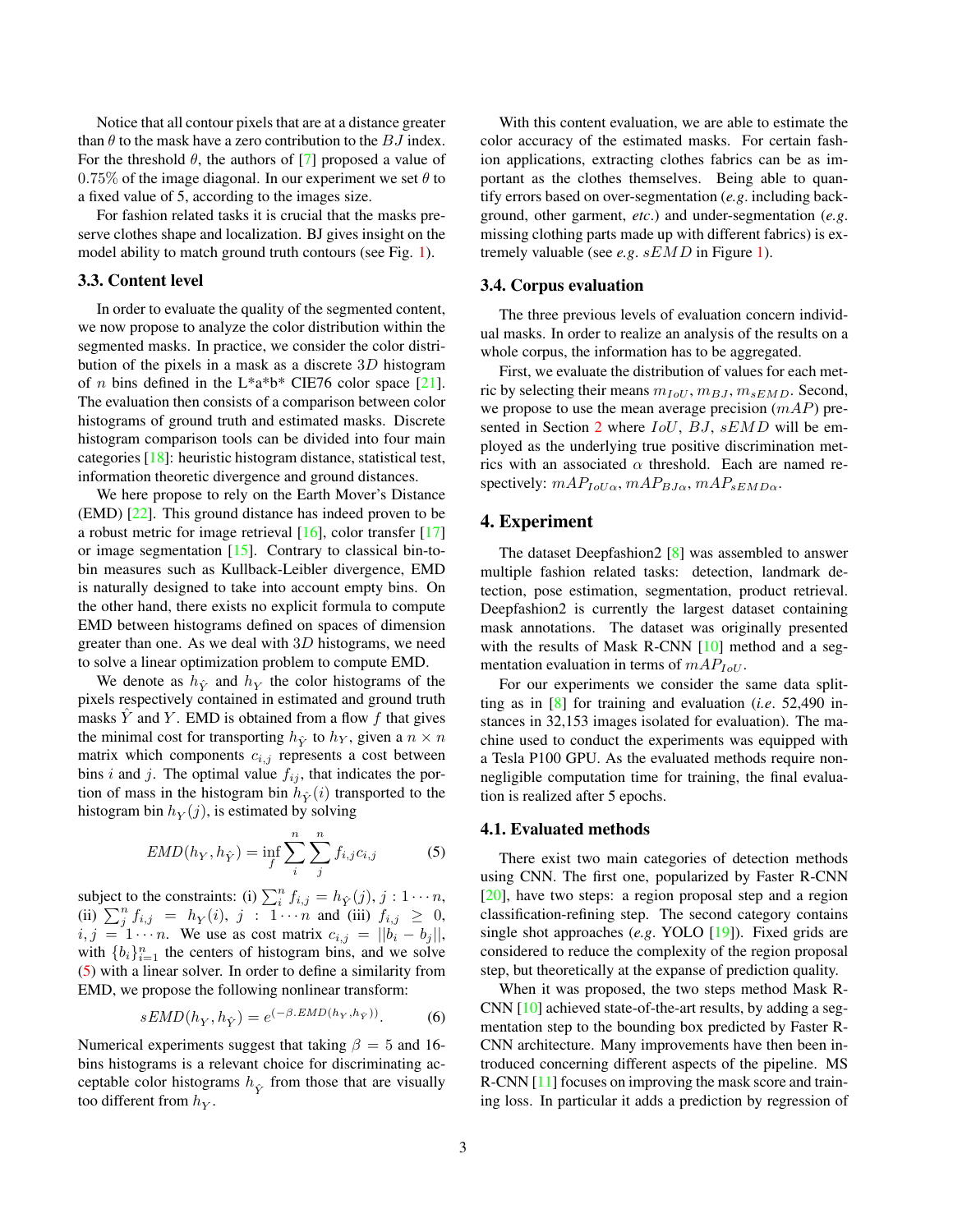

Figure 2: Box plot of the applied metrics, on the paired ground truth and first prediction ordered by score, distributions without outliers, green dashed line is the distribution mean, the yellow line is median.

| Architecture               | $m_{IoU}$ | $mAP_{IoU}$ |       |       |           | $mAP_{B,I}$ |       |       |            | $mAP_{sEMD}$ |       |       |
|----------------------------|-----------|-------------|-------|-------|-----------|-------------|-------|-------|------------|--------------|-------|-------|
|                            |           | [0.5, 0.95] | 0.5   | 0.75  | $m_{B,I}$ | [0.5, 0.95] | 0.5   | 0.75  | $m_{sEMD}$ | [0.5, 0.95]  | 0.5   | 0.75  |
| Mask R-CNN                 | 0.820     | 0.399       | 0.567 | 0.464 | 0.690     | 0.226       | 0.568 | 0.081 | 0.932      | 0.522        | 0.580 | 0.560 |
| Mask scoring R-CNN         | 0.832     | 0.421       | 0.567 | 0.490 | 0.717     | 0.264       | 0.569 | 0.174 | 0.936      | 0.530        | 0.577 | 0.563 |
| Cascade Mask R-CNN         | 0.836     | 0.424       | 0.577 | 0.493 | 0.713     | 0.257       | 0.578 | 0.145 | 0.935      | 0.533        | 0.589 | 0.568 |
| <b>Hybrid Task Cascade</b> | 0.838     | 0.440       | 0.594 | 0.508 | 0.725     | 0.283       | 0.600 | 0.187 | 0.934      | 0.547        | 0.608 | 0.584 |
| Yolact                     | 0.854     | 0.516       | 0.687 | 0.601 | 0.737     | 0.341       | 0.689 | 0.265 | 0.943      | 0.642        | 0.699 | 0.679 |

Table 1: Evaluation after 5 training epochs,  $m_{IoU}$ ,  $m_{BJ}$  and  $m_{sEMD}$  are computed with the distributions presented in Figure 2, regarding the  $mAP$  the second line correspond to the  $\alpha$ 's interval, values

the  $IoU$  to the predicted mask score. Cascade R-CNN  $[4]$ is a multi-stage detection architecture composed of multiple detector. Each detectors are trained sequentially with increasing rigorousness in predictions. Hybrid Task Cascade (HTC) [5] improves on Cascade R-CNN by putting forward a intertwined detection and segmentation chain instead of the two task being cascaded separately and adding a context branch in the architecture.

Yolact [3] is a single shot methodology for real-time instance segmentation. The architecture mimics Mask R-CNN approach but on the single shot detector YOLO [19]. The mask predicted results from a linear combination of mask prototypes and instance coefficient generated in two different branches. Boyla *et al*. [3] claim that this approach could be adapted to almost any detection architectures.

To sum up, we trained 5 different segmentation architectures for the evaluation : Mask R-CNN [10], Mask Scoring R-CNN (MS R-CNN) [11], Cascade Mask R-CNN [4], Hybrid Task Cascade (HTC) [5], Yolact [3]. Note that all these architectures are built on top of a ResNet-50 backbone.

#### 4.2. Analysis of results

As reported on Table 1, Yolact gives the best results after 5 training epochs. Moreover, its training time is almost three time faster than Mask R-CNN (Table 2). HTC, is the runner-up in term of mask quality and the best of two steps approaches. However, the architecture complexity increases training time by approximately 50% compared to Mask R-CNN and a factor four with Yolact. MS R-CNN has the second best  $m_{EMD}$  (Table 1). Its worst predictions are better than the ones of others two steps methods (see boxplot lower bounds in Fig. 2). It can also be noticed that MS R-CNN is better than Cascade R-CNN in terms of contour accuracy, even if this latter model performs better for the global level evaluation. The  $mAP_{Iou\alpha}$ , the  $mAP_{BJ\alpha}$ , and the  $mAP_{sEMD\alpha}$ , decreases slightly faster with increasing  $\alpha$ , for both Mask R-CNN and Cascade R-CNN when compared to other models. This suggests that the two methods produce much more false predictions.

#### 5. Conclusion and future work

In this paper, we propose a three levels evaluation framework for instance segmentation. We applied our methodology to clothes segmentation obtained from five state-ofthe-art segmentation models. The framework proves to give useful insights on models inference, adding interpretability to results. We show that Yolact obtains the best performances after an early stopping of 5 epochs. Notice that the evaluation trends were reinforced during training and we postulate that more epochs will only accentuate the current gaps between the five models. We plan to evaluate other single shot instance segmentation methods in the future.

Finally, possible improvements of the evaluation framework include a better normalization for the  $sEMD$ , the reduction of  $EMD$  computational cost, and a texture evaluation for the content level.

|                           | Mask<br>R-CNN | МS<br>R-CNN | Cascade<br>R-CNN | <b>HTC</b> | Yolact |
|---------------------------|---------------|-------------|------------------|------------|--------|
| inference time<br>s/image | 0.11          | 0.11        | 0.13             | 0.22       | 0.07   |
| training time<br>h/epoch  | 10.94         | 11.20       | 14.68            | 16.87      | 3.89   |

Table 2: Time complexity of the 5 evaluated methods.